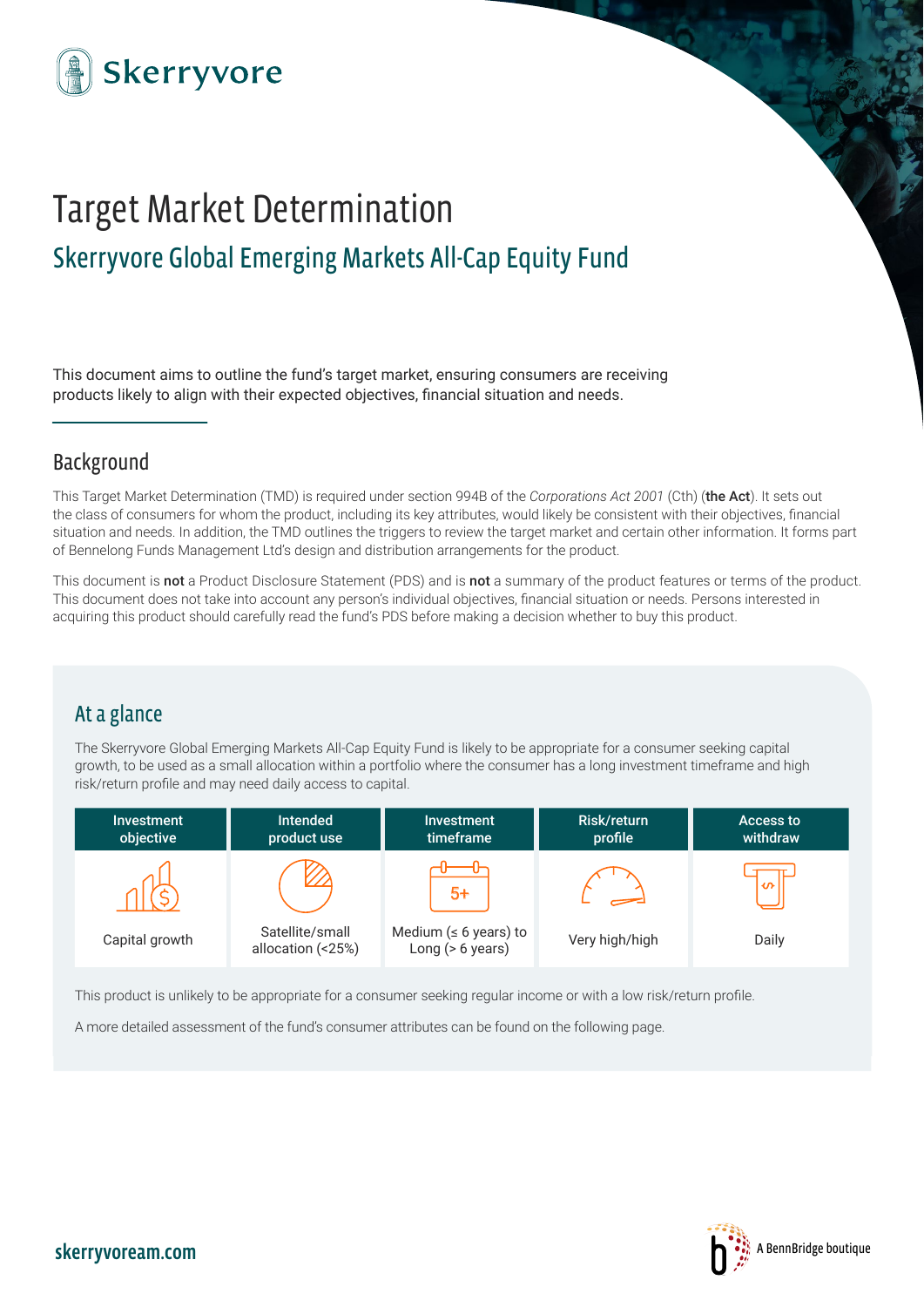# Description of target market

This part is required under section 994B(5)(b) of the Act.

#### TMD indicator key TMD indicator key

The consumer attributes for which the product is likely to be appropriate have been assessed using a red/amber/green rating methodology:

#### **Instructions**

In the table below, 'Consumer attributes' indicates a description of the likely objectives, financial situation and needs of the class of consumers that are considering this product. 'TMD indicator' indicates whether a customer meeting the relevant attribute is likely to be in the target market for this product.

Generally, a consumer is unlikely to be in the target market for the product if:

- one or more of their Consumer attributes correspond to a  $\bullet$  red rating, or
- three or more of their Consumer attributes correspond to an **amber rating**.



#### Investment products and diversification

A consumer (or class of consumer) may intend to hold a product as part of a diversified portfolio (typically with an intended product use of satellite/small allocation or core component). In such circumstances, the product should be assessed against the consumer's attributes for the relevant portion of the portfolio, rather than the consumer's portfolio as a whole. For example, a consumer may seek to construct a conservative portfolio with a satellite/small allocation to growth assets. In this case, it may be likely that a product with a high or very high risk/return profile is consistent with the consumer's objectives for that allocation, notwithstanding that the risk/return profile of the consumer as a whole is low or medium. In making this assessment, distributors should consider all features of a product (including its key attributes).

| <b>TMD indicator</b> | <b>Consumer attributes</b>                                | Product description (including key attributes)                                                                                                                       |
|----------------------|-----------------------------------------------------------|----------------------------------------------------------------------------------------------------------------------------------------------------------------------|
|                      | <b>Consumer's investment objective</b>                    |                                                                                                                                                                      |
|                      | Capital growth                                            | This product's objective is to achieve long-term capital growth through investing in<br>companies operating in, or exposed to, emerging markets.                     |
|                      | Capital preservation                                      | This product is not suitable for consumers seeking capital preservation. While                                                                                       |
|                      | Capital guaranteed                                        | this product will pay its distributable income each year, there is no guarantee any<br>income will be generated.                                                     |
|                      | Regular income                                            |                                                                                                                                                                      |
|                      | Consumer's intended product use                           |                                                                                                                                                                      |
|                      | Solution/standalone (75-100%)                             | This product invests primarily in global listed emerging markets securities.                                                                                         |
|                      | Core component (25 -75%)                                  | The portfolio comprises a minimum 90% allocation to equities and 10% to cash.<br>It typically holds between 40-80 stocks.                                            |
|                      | Satellite/small allocation (<25%)                         | The portfolio diversification of this product is medium-high.                                                                                                        |
|                      | <b>Consumer's investment timeframe</b>                    |                                                                                                                                                                      |
|                      | Short ( $\leq$ 2 years)                                   | The minimum suggested timeframe for holding investments in this product is                                                                                           |
|                      | Medium ( $\leq 6$ years)                                  | 5 years.                                                                                                                                                             |
|                      | Long $(> 6$ years)                                        |                                                                                                                                                                      |
|                      | Consumer's risk (ability to bear loss) and return profile |                                                                                                                                                                      |
|                      | Very high                                                 | This product is suitable for investors with a high risk tolerance who are seeking                                                                                    |
|                      | High                                                      | capital appreciation over the long term. This product focuses on absolute returns,<br>not relative, and risk is defined as the permanent loss of capital rather than |
|                      | Medium                                                    | performance versus a benchmark.                                                                                                                                      |
|                      | Low                                                       | This product's benchmark is the MSCI Emerging Markets Index.                                                                                                         |
|                      |                                                           | Skerryvore Global Emerging Markets All-Cap Equity Fund   Target Market Determination - 15 March 2022                                                                 |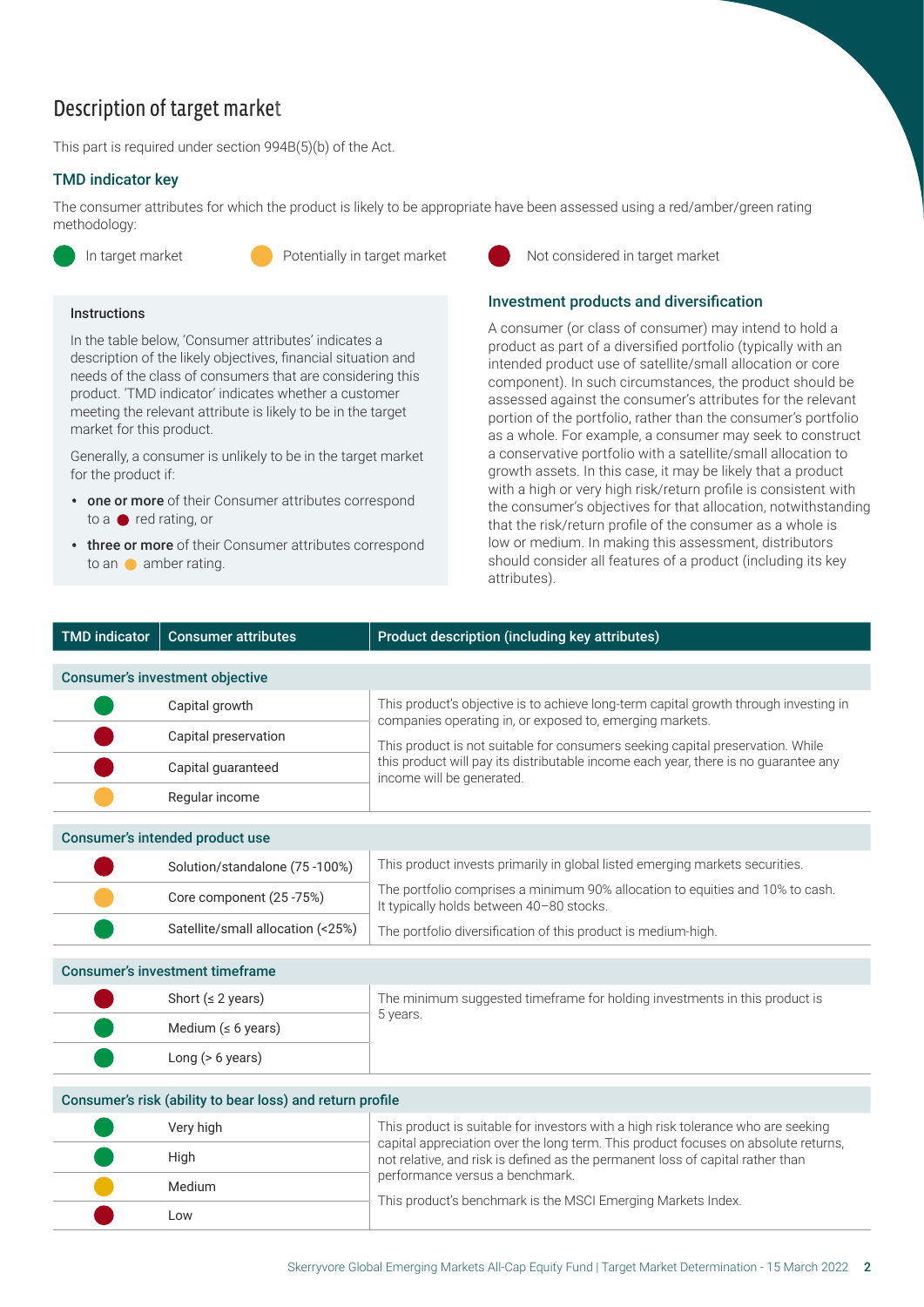| <b>TMD</b> indicator              | <b>Consumer attributes</b> | Product description (including key attributes)                                                    |  |  |
|-----------------------------------|----------------------------|---------------------------------------------------------------------------------------------------|--|--|
| Consumer's need to withdraw money |                            |                                                                                                   |  |  |
|                                   | Daily                      | Under normal circumstances, unit holders can withdraw monies from this product                    |  |  |
|                                   | Weekly                     | daily. Withdrawal requests must be received before 2.00 p.m. Melbourne time on a<br>Business Day. |  |  |
|                                   | Monthly                    |                                                                                                   |  |  |
|                                   | Quarterly                  |                                                                                                   |  |  |
|                                   | Annually or longer         |                                                                                                   |  |  |

## Appropriateness

This section is required under RG 274.64–66.

The Issuer has assessed the product and formed the view that the product, including its key attributes, is likely to be consistent with the likely objectives, financial situation and needs of consumers in the target market as described above, as the attributes of this product in Column 3 of the table above are likely to be suitable for consumers with the attributes identified with a green TMD indicator in Column 1.

# Distribution conditions/restrictions

This part is required under section 994B(5)(c) of the Act.

| Distribution condition               | Distribution condition rationale |
|--------------------------------------|----------------------------------|
| There are no distribution conditions | Not applicable                   |

#### Review triggers

### Mandatory review period Mandatory review period

| <b>Review triggers</b><br>This part is required under section 994B(5)(d) of the Act.                                                           |                                     |  |
|------------------------------------------------------------------------------------------------------------------------------------------------|-------------------------------------|--|
| Material change to the product description including key attributes                                                                            |                                     |  |
| Material deviation from benchmark / objective over sustained period                                                                            |                                     |  |
| Product has not performed as disclosed by a material degree and for a material period                                                          |                                     |  |
| Determination by the issuer of an ASIC reportable Significant Dealing                                                                          |                                     |  |
| Material or unexpectedly high number of complaints (as defined in section 994A(1) of the Act) about the product or distribution of the product |                                     |  |
| The use of Product Intervention Powers, regulator orders or directions that affects the product                                                |                                     |  |
| <b>Mandatory review period</b><br>This part is required under section 994B(5)(e) and (f) of the Act.<br><b>Review period</b>                   |                                     |  |
| Initial review                                                                                                                                 | Maximum period for review<br>1 year |  |
| Subsequent review                                                                                                                              | 2 years                             |  |
|                                                                                                                                                |                                     |  |
|                                                                                                                                                |                                     |  |